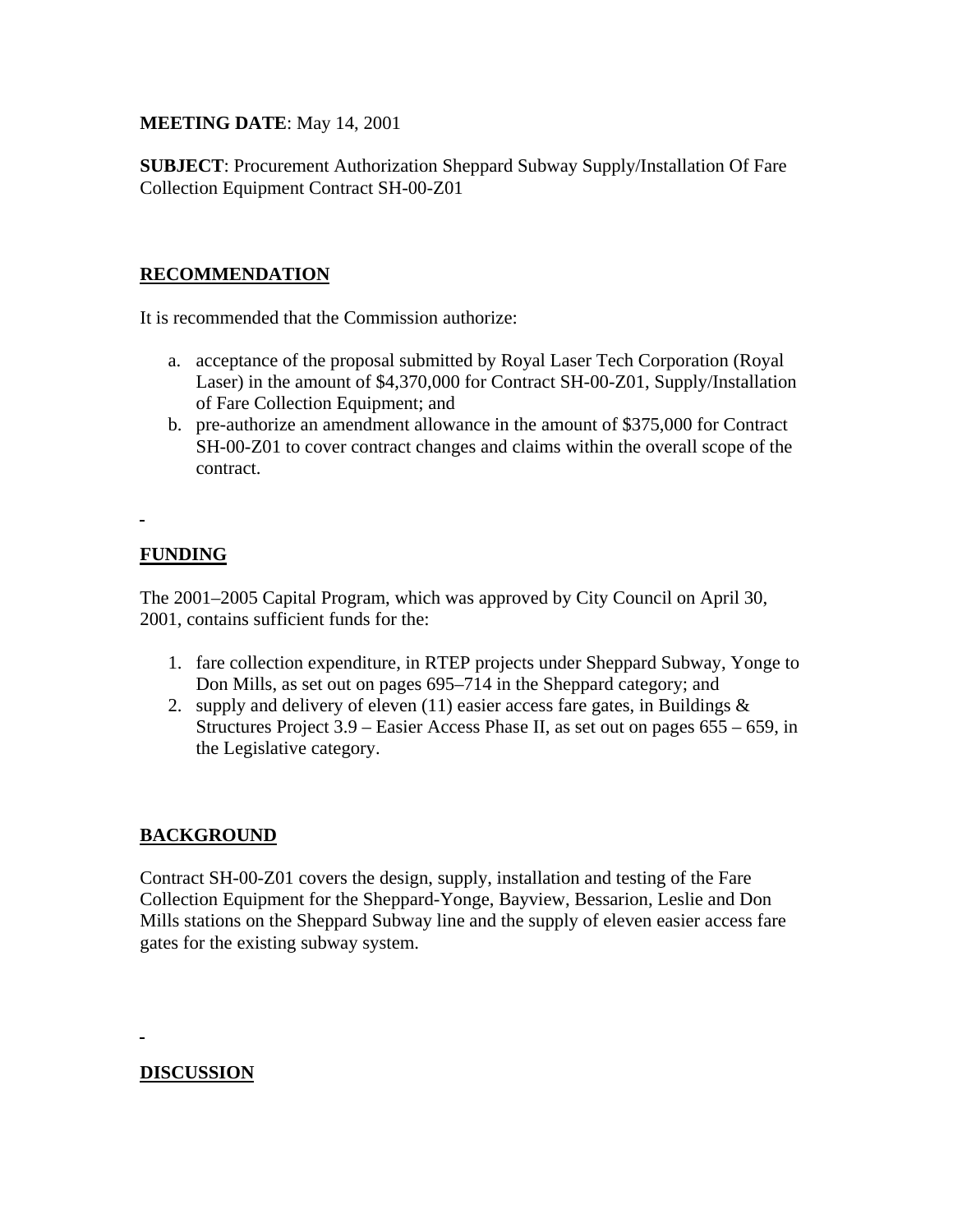Requests for proposals for Contract SH-00-Z01, Supply and Installation of Fare Collection Equipment was publicly advertised in the Daily Commercial News, the Globe and Mail and Passenger Transport on March 26, 2001 resulting in seven (7) contractors obtaining proposal documents. Three proposals were submitted on April 26, 2001, and are summarized in Exhibit 1.

Royal Laser submitted the lowest priced proposal and did not state any exceptions or qualifications. Royal Laser has performed work of a similar nature but smaller in size for the Commission within the last five years. Reference checks indicate that Royal Laser has satisfactorily performed work of a similar size and nature within the past five years. Based on a review of Contractor's financial statements it appears they have the financial capability to perform this Contract. Royal Laser is commercially and technically acceptable.

Ellis-Don Corporation submitted the second lowest priced proposal and did not state any exceptions or qualifications. They are also considered commercially and technically compliant.

Ross-Clair/Division of R.O.M. Contractor's Inc. submitted the third lowest priced proposal but due to the difference in price their proposal was not further evaluated.

#### Pre-Authorized Amendment Allowance

At its meeting of March 5, 1996, the Commission approved Authorization for Expenditure Guidelines, which included the provision for the Commission to approve a pre-authorized amendment allowance to be administered by staff for contract changes and claims within the overall scope of the contract. The amendment allowance for this contract is recommended at approximately 10% of the Sheppard Subway requirements (\$375,000) of the contract value. This is based on the assessment of the risk associated with the extensive details of this systems contract that interfaces with others Sheppard Subway systems. Staff is requesting that the Commission pre-authorize this allowance to save on administration effort and costs and expedite implementation of contract changes in order that Sheppard Subway commissioning does not get delayed.

#### **JUSTIFICATION**

The proposal submitted by Royal Laser is the lowest priced compliant proposal.

- - - - - - - - - - - -

May 4, 2001